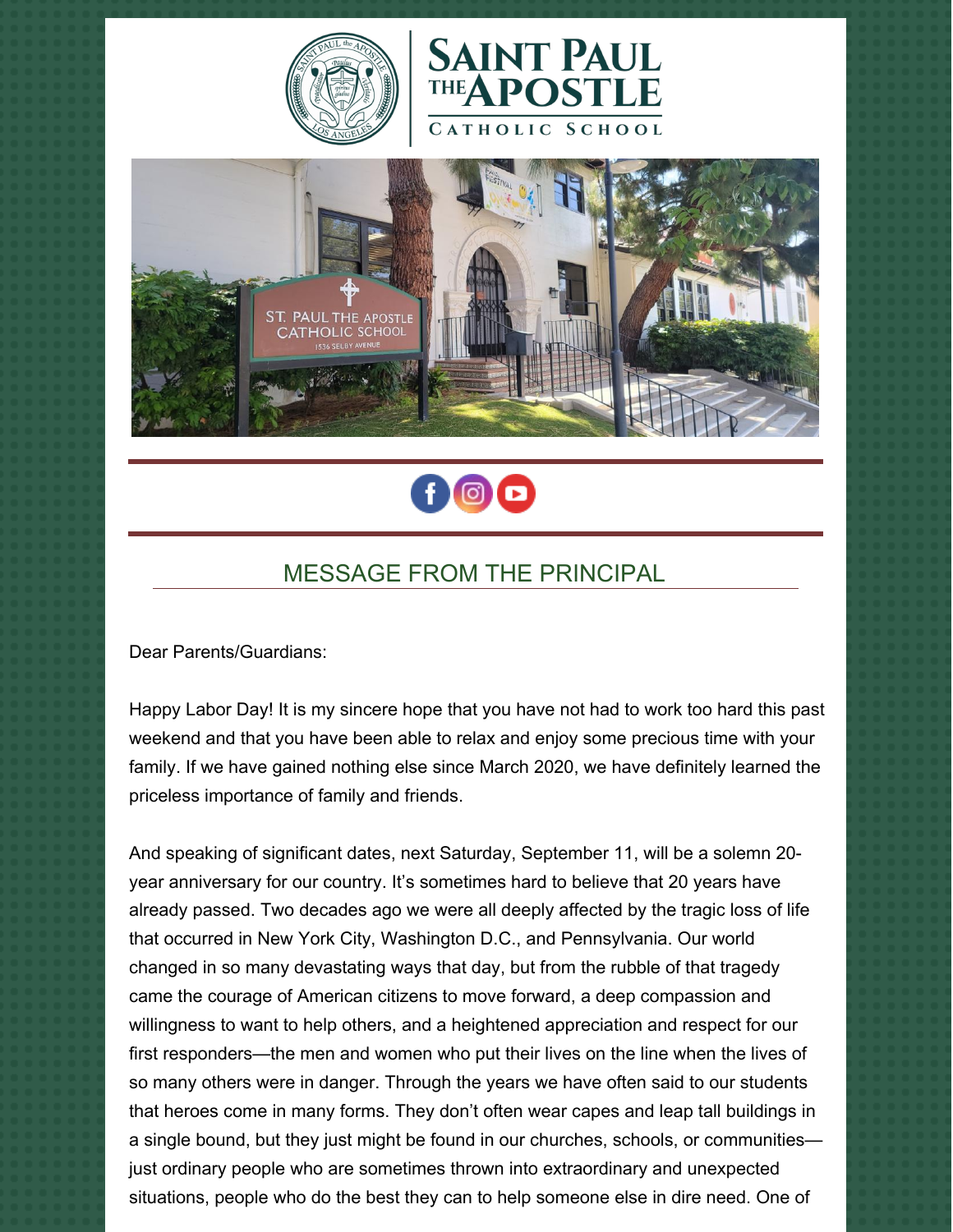the greatest "thanks" and honor we can give to these remarkable people is not forgetting…to always remember.

*"We Remember…"*

*We remember the first time we heard the news. We recall the first time we saw those images. We remember the prayers that were said for those who lost loved ones. Our thoughts and prayers are with them again today.*

*We remember those who survived. We recall their heart-breaking stories. We remember that their lives are forever scarred by those moments. Our thoughts and prayers are with them again today.*

*We remember the pain we felt. We recall the bereavement and bitterness of the aftermath. We remember that our Lord is a God of redemption and restoration. Our thoughts and prayers are with God again today.*

*We remember that God so loved the world. We recall that he sent his only Son to bring reconciliation and salvation. We remember that his Spirit inhabits our communities. Our God will help us bring his comfort and peace to all. Amen.*

September 11th has become a powerful symbol for American resilience, mutual help, and hope for the future. As Christian citizens of this great country, we must do all that we can to continue sharing the Gospel of God's love. Thank you for joining us in this worthwhile effort.

Peace and Blessings,

Crystal Pinkofsky Principal

## **ANNOUNCEMENTS**

#### **STAR TESTING BEGINS THIS WEEK!**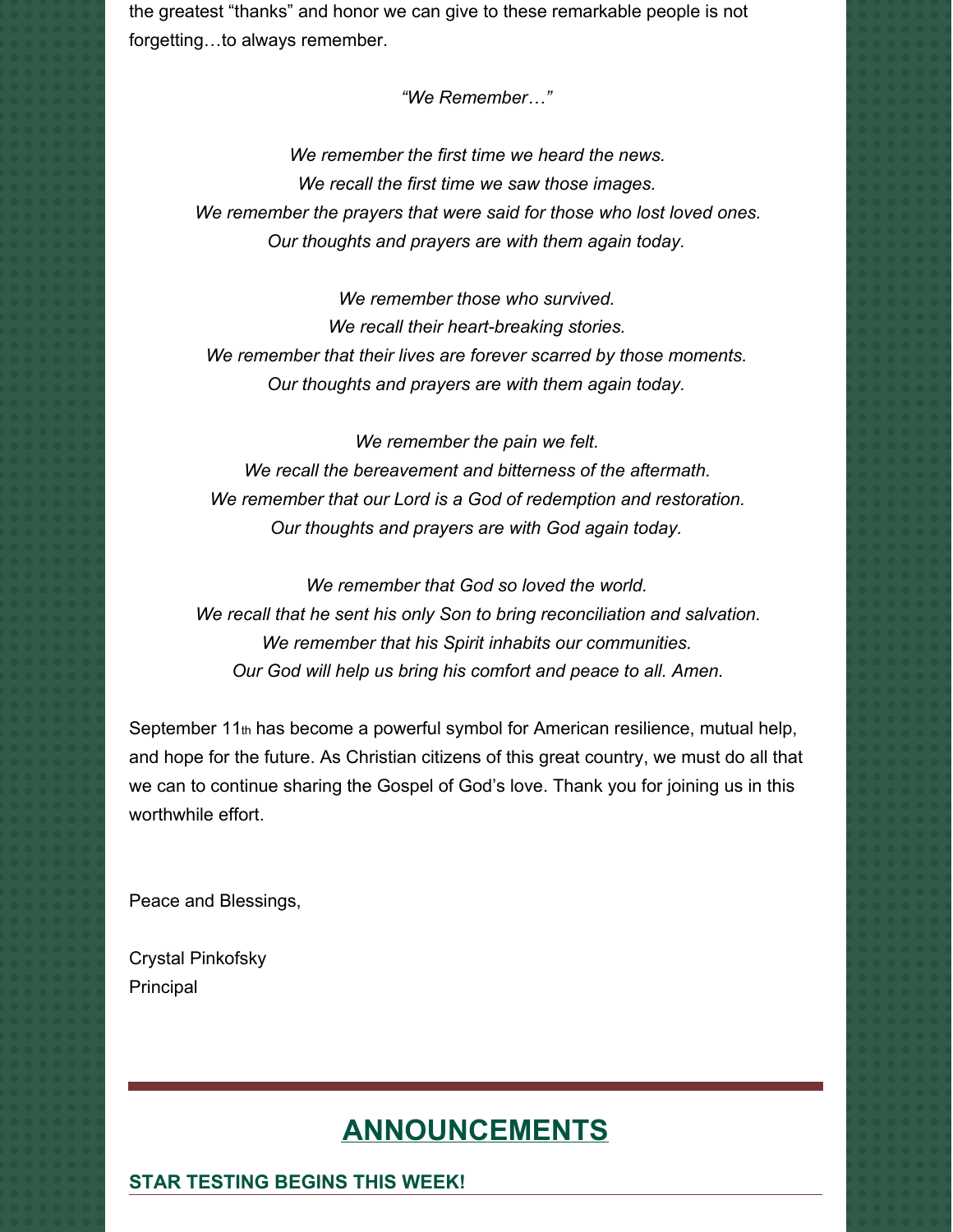As previously mentioned in last week's newsletter, we will begin our STAR Assessments for the first trimester today for all Kindergarten  $-8<sub>th</sub>$  grade students. The information received from these assessments help us to monitor the



academic progress of our students. We are able to note areas of achievement as well as any needed areas of focus within the curriculum. Our commitment to our students inspires us to want to provide the most effective instruction possible. The STAR Assessments are an important component in the data that the teachers continuously disaggregate and analyze as our student learning outcomes are being measured every trimester.

Please make every effort to have your children arrive to school every day on time and well rested. It is sometimes difficult to set aside the amount of time needed to administer the tests to students who may have been absent or tardy. We truly appreciate your cooperation regarding this important matter.

#### **BACK-TO-SCHOOL NIGHT**



After some thoughtful discussion that focused on safety and logistics, the administration has decided that our annual Back-to-School Night will once again be held **virtually** next **Monday**, **September 13, beginning at 6:30 p.m.** The first 30 minutes will focus on pertinent information that will be shared from our SPA community leadership. Immediately following that session, parents will be asked to log into the grade level Zoom sessions with the teachers who will share information regarding their goals and academic expectations, homework and behavior policies, and answer any questions you might have. Back-to-School Night, in any format, has always been an important tradition and a wonderful way to begin the SPA school year. It is the parentteacher relationship that will help us to deal effectively with any challenges—big or small—that may still lie ahead. Please make plans to join us as we continue to move forward this year! **All of the event links will be shared with you next Monday. Stay tuned!**

#### **SPA COVID TESTING**

Our next round of COVID testing for all faculty, staff and students will be held this Wednesday, September 8, beginning at 8:15 a.m. The ONLY document your children will need to have for testing is a dated and signed copy of the COVID-19 Patient Test Request Form. You do NOT need to send the Blanket Consent Form, nor a copy of your Insurance card.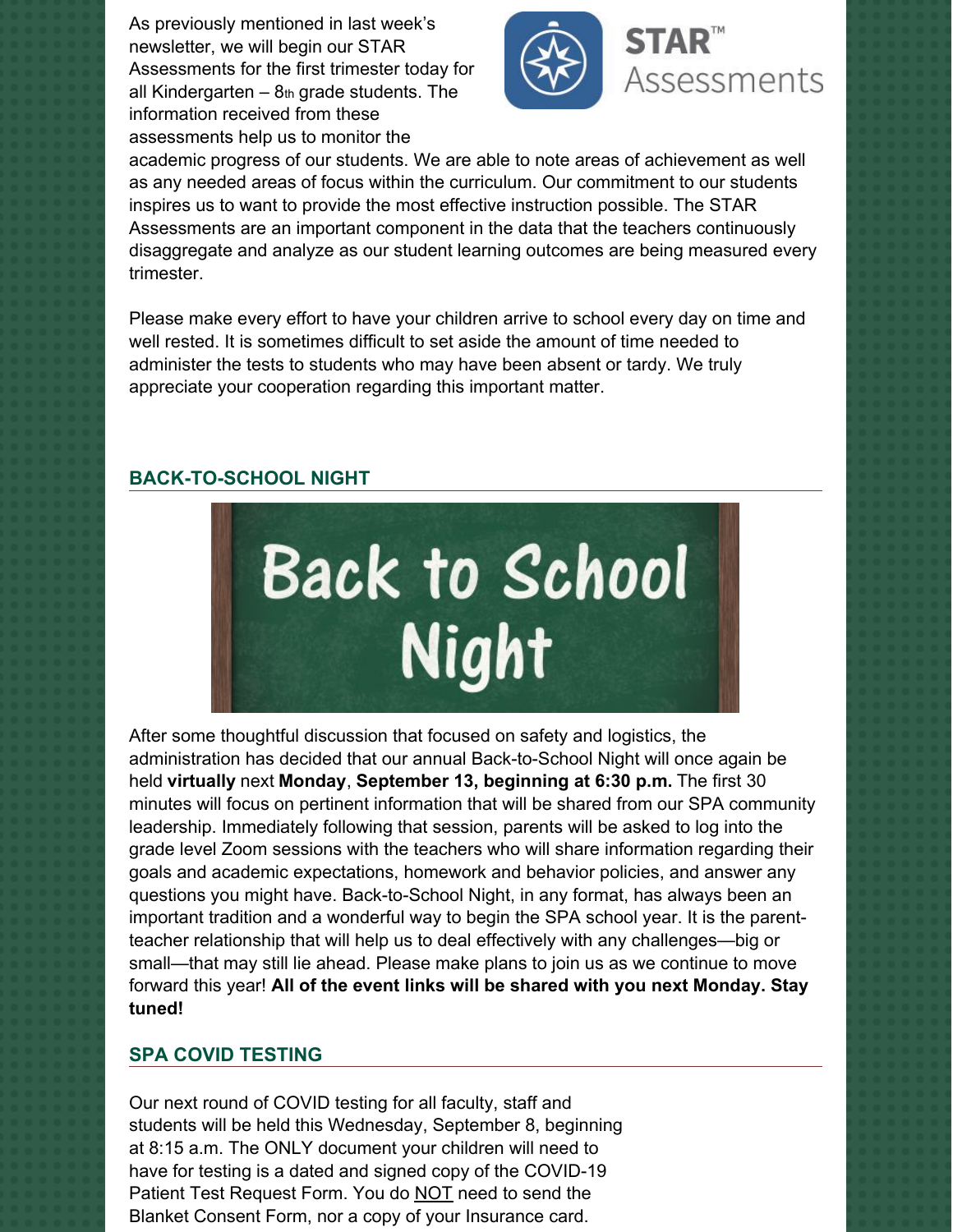When completing the Patient Request Form, please remember to include your email address so that the results of the lab test can be sent directly to you, as well as Nurse Anderson. We strongly suggest that you TYPE the requested information onto the form so that everything—including your email address—is legible. Keep in mind that we are not using a "rapid" test, so we should expect to receive the results in approximately 24 hours. If you have not received the results by then, please contact the lab or Nurse Anderson.



Any measures that we can take to help keep our community safe is well worth the effort. Thank you for your cooperation regarding this very important matter!

## **[COVID-19](https://school.sp-apostle.org/wp-content/uploads/2021/08/PATIENT-REQ-FORM-7-15-21.pdf) Patient Test Request Form Link**

#### **HOLLYWOOD PRIEST MOVIE PREMIERE**

# World Premiere: September 10

Hollywood Priest will be making its world premiere at the Do festival on Friday September 10 at 5pm at the TCL Ching your tickets today!

Everyone is cordially invited to join us for the world premiere of "Hollywood Priest" this Friday, September 10, at 5:00 p.m. The movie will be shown at the TCL Chinese Theatres in Hollywood. One of our Paulist priests, Fr. Tom Gibbons, is the writer, director and co-producer of this movie that tells the story of Fr. Bud Kieser. Knowing the depth of involvement Fr. Tom had that makes this event even more special!

Unfortunately, they are no longer accepting reservations for the bus ride to the theater or the Wolfgang Puck after-party, but movie tickets are still available for the screening. Simply logon to **[www.HollywoodPriest.org](http://www.hollywoodpriest.org)** to make your purchase. Please note that vaccinations are required to attend this event. We look forward to seeing you there!

#### **SPECIAL GUEST SPEAKER at SPA!**